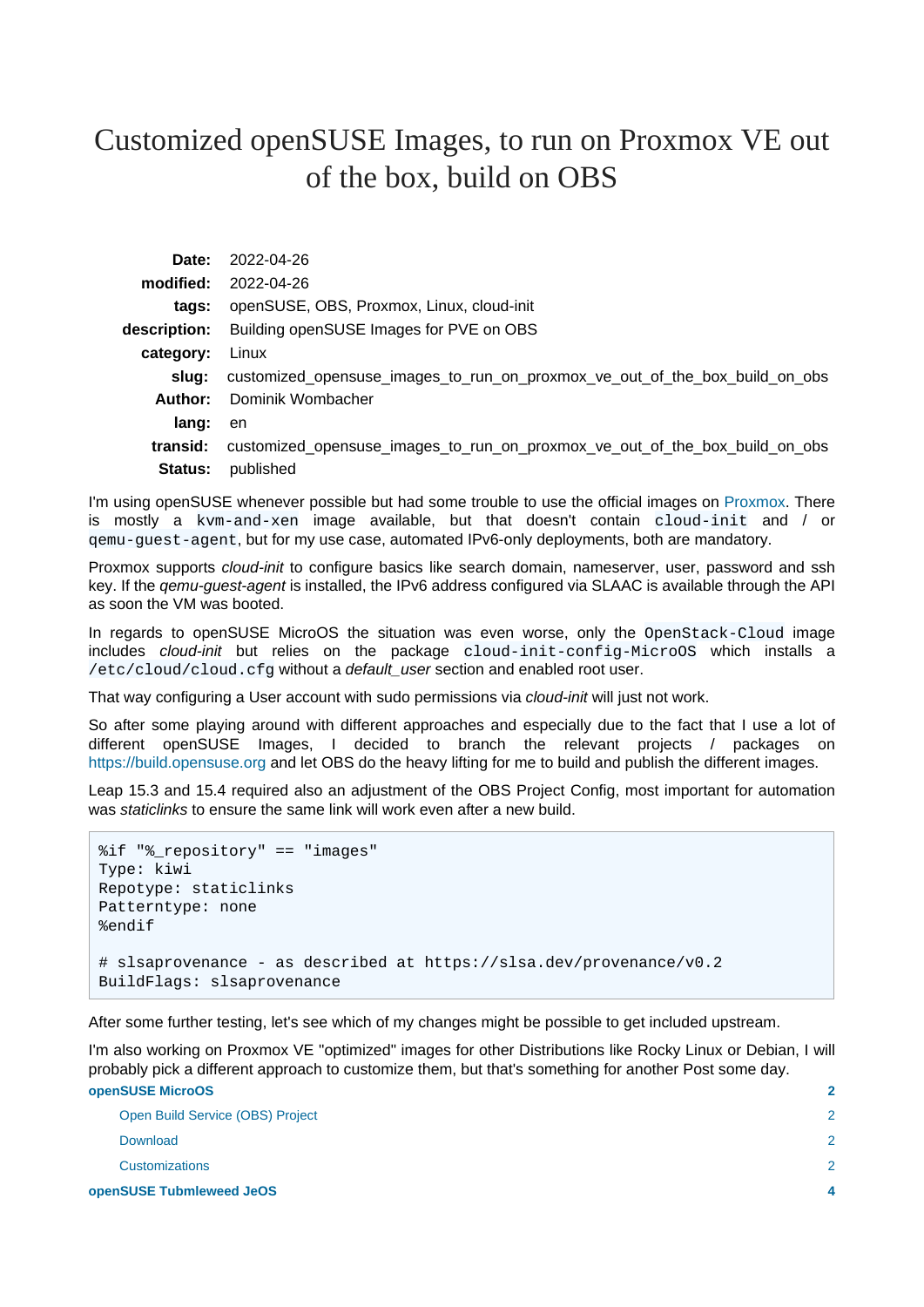| Open Build Service (OBS) Project | $\overline{4}$ |
|----------------------------------|----------------|
| Download                         | $\overline{4}$ |
| <b>Customizations</b>            | $\overline{4}$ |
| openSUSE Leap 15.3 JeOS          | 6              |
| Open Build Service (OBS) Project | 6              |
| Download                         | 6              |
| <b>Customizations</b>            | 6              |
| openSUSE Leap 15.4 JeOS          | 8              |
| Open Build Service (OBS) Project | 8              |
| Download                         | 9              |
| <b>Customizations</b>            | 9              |
|                                  |                |

# <span id="page-1-0"></span>openSUSE MicroOS

# <span id="page-1-1"></span>Open Build Service (OBS) Project

<https://build.opensuse.org/package/show/home:wombelix:branches:devel:kubic:images/openSUSE-MicroOS>

### <span id="page-1-2"></span>Download

Local Webserver (Manual Sync): [https://dominik.wombacher.cc/~files/proxmox\\_ve\\_kvm\\_images/](https://dominik.wombacher.cc/~files/proxmox_ve_kvm_images/)

openSUSE Mirror (Automatic Build / Sync): [https://download.opensuse.org/repositories/home:/wombelix:/bra](https://download.opensuse.org/repositories/home:/wombelix:/branches:/devel:/kubic:/images/openSUSE_Tumbleweed/) [nches:/devel:/kubic:/images/openSUSE\\_Tumbleweed/](https://download.opensuse.org/repositories/home:/wombelix:/branches:/devel:/kubic:/images/openSUSE_Tumbleweed/)

#### <span id="page-1-3"></span>Customizations

```
Index: _multibuild
                                                  ===================================================================
--- _multibuild (revision 105)
+++ _multibuild (revision 8)
@@ -1,8 +1,15 @@
 <multibuild>
+ <flavor>pve</flavor>
+ <flavor>ContainerHost-pve</flavor>
+ <flavor>Kubic-kubeadm-pve</flavor>
+ <flavor>k3s-pve</flavor>
+
 <!-- Special case: Pi2, VBox and onie only get plain MicroOS -->
+ <!--
 <flavor>RaspberryPi2</flavor>
 <flavor>VirtualBox</flavor>
 <flavor>onie</flavor>
+ - - ><br>\leq - + for a in kvm-and-xen VMware MS-HyperV OpenStack-Cloud Pine64 Rock64 RaspberryPi Vagrant hardware; do
 for f in "" "ContainerHost-" "Kubic-kubeadm-"; do
@@ -10,6 +17,7 @@
                                   done
                        done
```

```
--+ <!-- <flavor>kvm-and-xen</flavor>
         <flavor>ContainerHost-kvm-and-xen</flavor>
         <flavor>Kubic-kubeadm-kvm-and-xen</flavor>
@@ -48,4 +56,5 @@
         <flavor>k3s-Vagrant</flavor>
         <flavor>k3s-SelfInstall</flavor>
         <flavor>k3s-DigitalOcean-Cloud</flavor>
+ -->
```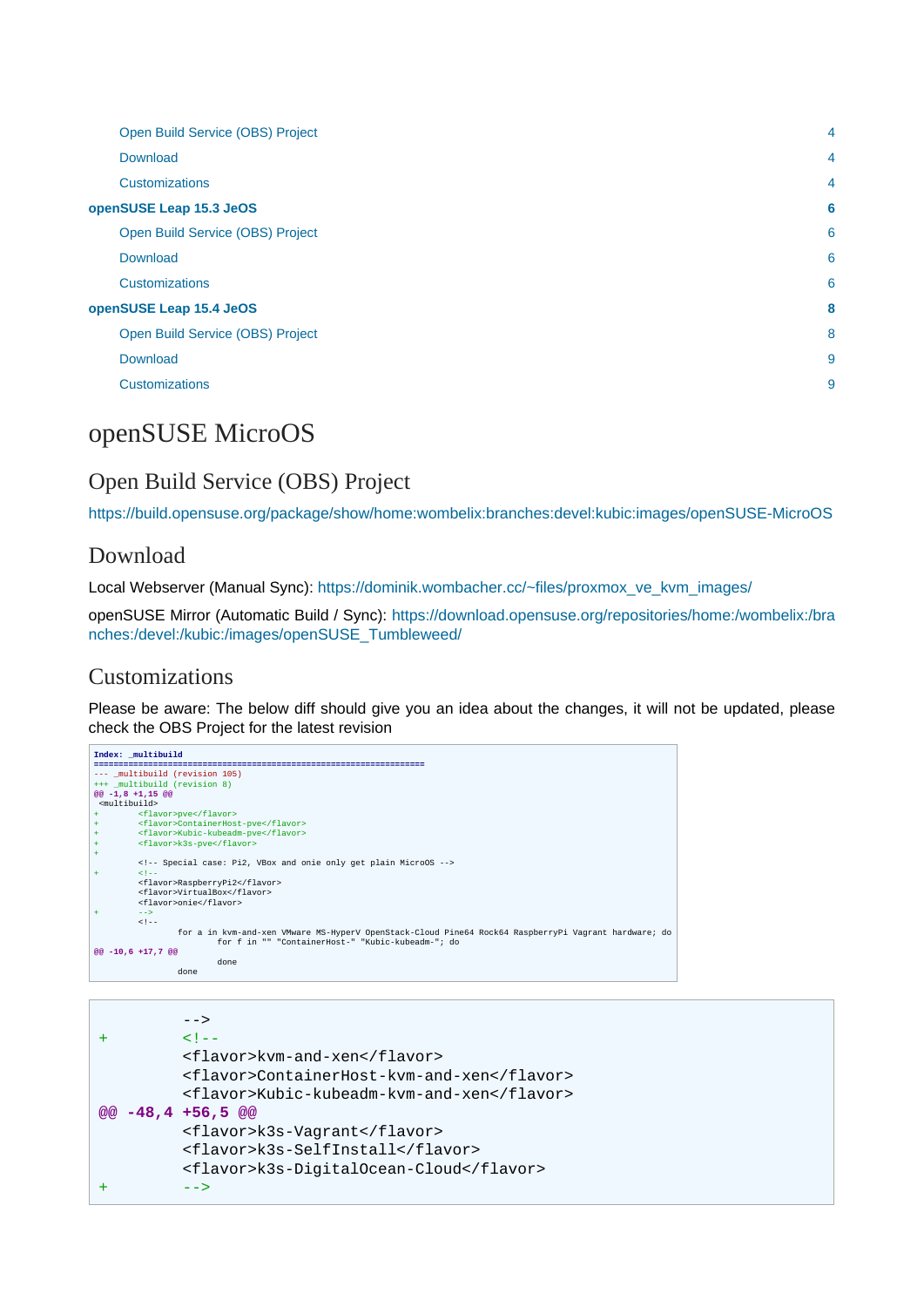| Index: config.sh                                                                                                  |  |  |
|-------------------------------------------------------------------------------------------------------------------|--|--|
|                                                                                                                   |  |  |
| --- config.sh (revision 105)                                                                                      |  |  |
| +++ config.sh (revision 8)                                                                                        |  |  |
| @@ -157,6 +157,7 @@                                                                                               |  |  |
|                                                                                                                   |  |  |
| ignition_platform='metal'                                                                                         |  |  |
| case "\${kiwi_profiles}" in                                                                                       |  |  |
| *pve*) ignition_platform='qemu' ;;<br>*kvm*) ignition_platform='qemu' ;;                                          |  |  |
| *DigitalOcean*) ignition_platform='digitalocean' ;;                                                               |  |  |
| *VMware*) ignition_platform='vmware' ;;                                                                           |  |  |
|                                                                                                                   |  |  |
| @@ -281,3 +282,21 @@<br>chmod 0600 /home/vagrant/.ssh/authorized_keys                                             |  |  |
| chown -R vagrant /home/vagrant                                                                                    |  |  |
| fi                                                                                                                |  |  |
| ÷                                                                                                                 |  |  |
|                                                                                                                   |  |  |
| +# Configure PVE specifics                                                                                        |  |  |
| +#-----------------------------------                                                                             |  |  |
| +if $[$ "\$kiwi profiles" == *"pve"* ]]; then                                                                     |  |  |
| cat > /etc/cloud/cloud.cfg.d/default user.cfg <<-EOF                                                              |  |  |
| users:                                                                                                            |  |  |
| - default<br>$\ddot{}$                                                                                            |  |  |
| disable root: true                                                                                                |  |  |
| system info:                                                                                                      |  |  |
| default_user:<br>÷                                                                                                |  |  |
| name: geeko                                                                                                       |  |  |
| lock_passwd: True                                                                                                 |  |  |
| groups: [cdrom, users]                                                                                            |  |  |
| sudo: ["ALL=(ALL) NOPASSWD:ALL"]                                                                                  |  |  |
| shell: /bin/bash                                                                                                  |  |  |
| <b>EOF</b><br>$\ddot{}$                                                                                           |  |  |
| $+fi$                                                                                                             |  |  |
|                                                                                                                   |  |  |
|                                                                                                                   |  |  |
| Index: openSUSE-MicroOS.kiwi                                                                                      |  |  |
|                                                                                                                   |  |  |
| --- openSUSE-MicroOS.kiwi (revision 105)                                                                          |  |  |
| +++ openSUSE-MicroOS.kiwi (revision 8)                                                                            |  |  |
| @@ -13,6 +13,7 @@                                                                                                 |  |  |
| <profile description="MicroOS with k3s" name="k3s"></profile>                                                     |  |  |
| <profile description="MicroOS with CRI-O and kubeadm" name="Kubic-kubeadm"></profile>                             |  |  |
| Platforms                                                                                                         |  |  |
| <profile arch="x86_64" description="Proxmox VE (pve) for x86_64" name="pve"></profile><br>÷                       |  |  |
| <profile arch="x86_64,aarch64" description="kvm-and-xen" name="kvm-and-xen"></profile>                            |  |  |
| <profile arch="x86_64" description="VMware for x86_64" name="VMware"></profile>                                   |  |  |
| <profile arch="x86_64" description="Hyper-V for x86_64" name="MS-HyperV"></profile>                               |  |  |
| @@ -27,6 +28,10 @@                                                                                                |  |  |
| <profile arch="x86_64,aarch64" description="Self Installing Image" name="SelfInstall"></profile>                  |  |  |
| <profile arch="x86_64" description="ONIE Installer Image" name="onie"></profile>                                  |  |  |
| Images (flavor + platform)                                                                                        |  |  |
| <profile arch="x86 64" description="MicroOS with Podman for Proxmox VE (pve)" name="ContainerHost-pve"></profile> |  |  |
| <requires profile="pve"></requires>                                                                               |  |  |

# + cypcile><br>
(sporile)<br>
(sporile)<br>
(sporile)<br>
(sporile)<br>
(sporile)<br>
(sporile)<br>
(sporile)<br>
(sporile)<br>
(sporile)<br>
(sporile)<br>
(sporile)<br>
(sporile)<br>
(sporile)<br>
(sporile)<br>
(sporile)<br>
(sporile)<br>
(sporile)<br>
(sporile)<br>
(sporile)<br>

| <requires profile="kvm-and-xen"></requires><br><requires profile="k3s"></requires><br>@@ -144,6 +157,39 @@ |
|------------------------------------------------------------------------------------------------------------|
| <requires profile="k3s"></requires>                                                                        |
|                                                                                                            |
|                                                                                                            |
| <preferences arch="x86_64" profiles="pve"><br/><math>+</math></preferences>                                |
| <version>16.0.0</version><br>$\pm$                                                                         |
| <packagemanager>zypper</packagemanager><br>$\pm$                                                           |
| <bootloader-theme>openSUSE</bootloader-theme><br>$\div$                                                    |
| <rpm-excludedocs>true</rpm-excludedocs><br>+                                                               |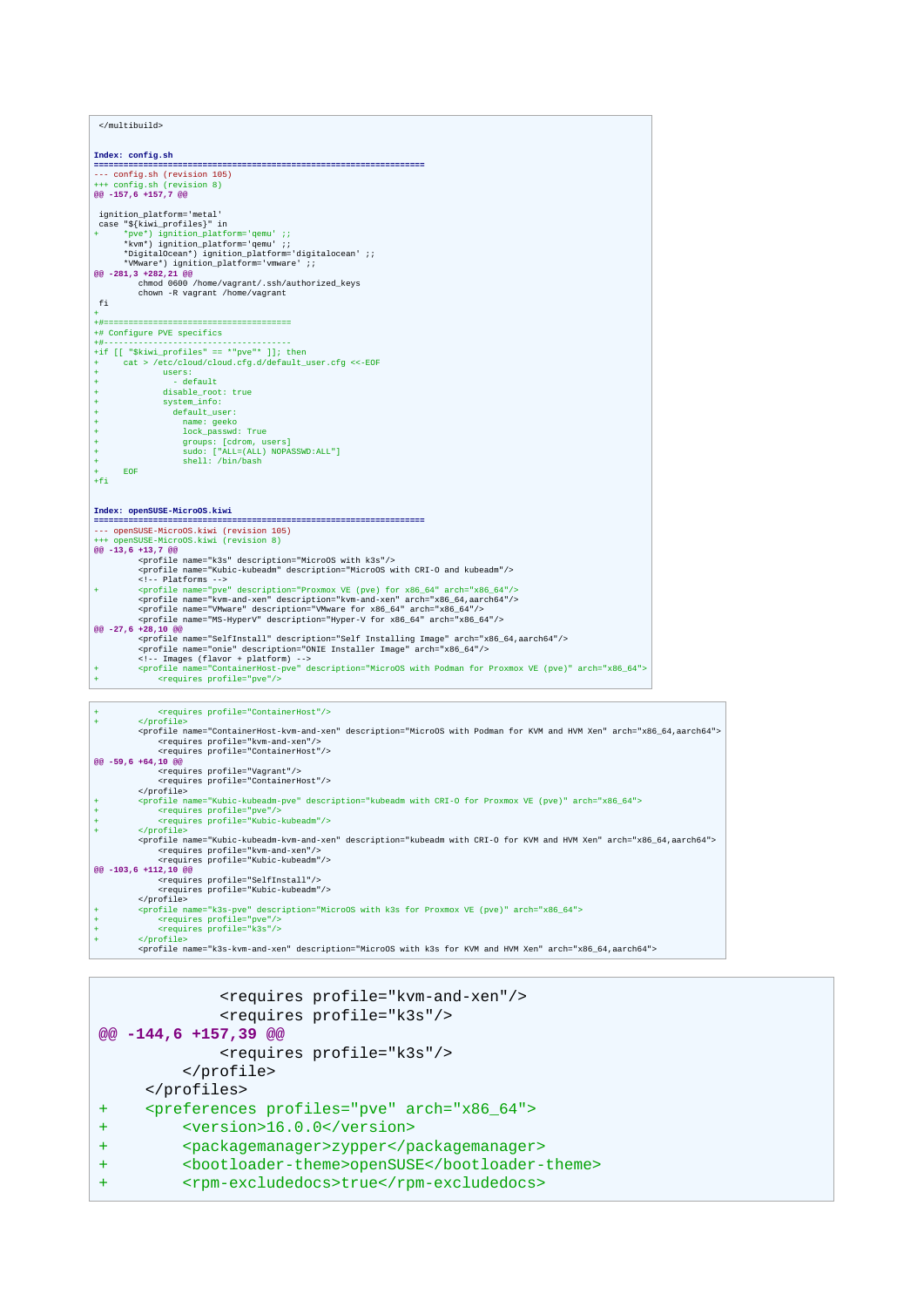|     | <locale>en US</locale>                                                                                                                   |  |
|-----|------------------------------------------------------------------------------------------------------------------------------------------|--|
|     | <type< td=""></type<>                                                                                                                    |  |
| $+$ | image="vmx"                                                                                                                              |  |
|     | filesystem="btrfs"                                                                                                                       |  |
|     | format="gcow2"                                                                                                                           |  |
|     | firmware="uefi"                                                                                                                          |  |
|     | bootpartition="false"                                                                                                                    |  |
|     | bootkernel="custom"                                                                                                                      |  |
| $+$ | devicepersistency="by-uuid"                                                                                                              |  |
|     | btrfs root is snapshot="true"                                                                                                            |  |
|     | btrfs root is readonly snapshot="true"                                                                                                   |  |
|     | btrfs quota groups="true"                                                                                                                |  |
|     | spare part="5G" spare part mountpoint="/var" spare part fs="btrfs" spare part is last="true" spare part fs attributes="no-copy-on-write" |  |
|     | $\geq$                                                                                                                                   |  |
|     | <bootloader console="gfxterm" name="grub2"></bootloader>                                                                                 |  |
|     | <systemdisk></systemdisk>                                                                                                                |  |
|     | <volume name="home"></volume>                                                                                                            |  |
| $+$ | <volume name="root"></volume>                                                                                                            |  |
|     | <volume name="opt"></volume>                                                                                                             |  |
|     | <volume name="srv"></volume>                                                                                                             |  |
|     | <volume name="boot/grub2/i386-pc"></volume>                                                                                              |  |
|     | <volume mountpoint="boot/grub2/x86 64-efi" name="boot/grub2/x86 64-efi"></volume>                                                        |  |
|     | <volume name="boot/writable"></volume>                                                                                                   |  |
|     | <volume name="usr/local"></volume>                                                                                                       |  |
| $+$ |                                                                                                                                          |  |
|     | <size unit="G">20</size>                                                                                                                 |  |
| $+$ | $\langle$ /type>                                                                                                                         |  |
| $+$ |                                                                                                                                          |  |
|     | <preferences arch="x86 64" profiles="kvm-and-xen"></preferences>                                                                         |  |
|     | <version>16.0.0</version>                                                                                                                |  |
|     | <packagemanager>zypper</packagemanager>                                                                                                  |  |
|     | @@ -720,6 +766,10 @@                                                                                                                     |  |
|     | <package name="patterns-containers-kubic_loadbalancer"></package>                                                                        |  |
|     | <package name="patterns-containers-kubic worker"></package>                                                                              |  |
|     |                                                                                                                                          |  |
|     | <packages profiles="pve" type="image"></packages>                                                                                        |  |
|     | <package name="gemu-quest-agent"></package>                                                                                              |  |
| $+$ | <package name="patterns-microos-cloud"></package>                                                                                        |  |
| $+$ |                                                                                                                                          |  |
|     | <packages profiles="kvm-and-xen" type="image"></packages>                                                                                |  |
|     | KVM and Xen specific packages                                                                                                            |  |
|     | <package arch="x86 64" name="xen-tools-domU"></package>                                                                                  |  |

# <span id="page-3-0"></span>openSUSE Tubmleweed JeOS

# <span id="page-3-1"></span>Open Build Service (OBS) Project

[https://build.opensuse.org/package/show/home:wombelix:branches:Virtualization:Appliances:Images:openS](https://build.opensuse.org/package/show/home:wombelix:branches:Virtualization:Appliances:Images:openSUSE-Tumbleweed/kiwi-templates-JeOS) [USE-Tumbleweed/kiwi-templates-JeOS](https://build.opensuse.org/package/show/home:wombelix:branches:Virtualization:Appliances:Images:openSUSE-Tumbleweed/kiwi-templates-JeOS)

#### <span id="page-3-2"></span>Download

Local Webserver (Manual Sync): [https://dominik.wombacher.cc/~files/proxmox\\_ve\\_kvm\\_images/](https://dominik.wombacher.cc/~files/proxmox_ve_kvm_images/)

openSUSE Mirror (Automatic Build / Sync): [https://download.opensuse.org/repositories/home:/wombelix:/bra](https://download.opensuse.org/repositories/home:/wombelix:/branches:/Virtualization:/Appliances:/Images:/openSUSE-Tumbleweed/images/) [nches:/Virtualization:/Appliances:/Images:/openSUSE-Tumbleweed/images/](https://download.opensuse.org/repositories/home:/wombelix:/branches:/Virtualization:/Appliances:/Images:/openSUSE-Tumbleweed/images/)

#### <span id="page-3-3"></span>Customizations

```
Index: JeOS.kiwi
===================================================================
--- JeOS.kiwi (revision 70)
+++ JeOS.kiwi (revision 2)
@@ -9,6 +9,7 @@
         <specification>openSUSE Tumbleweed JeOS</specification>
     </description>
      <profiles>
+ <profile name="pve" description="JeOS for Proxmox VE (pve)" arch="x86_64"/>
          <!-- Those two are only used as deps -->
          <profile name="kvm-and-xen" description="JeOS for KVM and Xen" arch="aarch64,x86_64"/>
         <profile name="VMware" description="JeOS for VMware" arch="x86_64"/>
@@ -17,6 +18,39 @@
          <profile name="OpenStack-Cloud" description="JeOS for OpenStack Cloud" arch="x86_64"/>
```

```
 <profile name="RaspberryPi" description="JeOS for the Raspberry Pi" arch="aarch64"/>
 </profiles>
```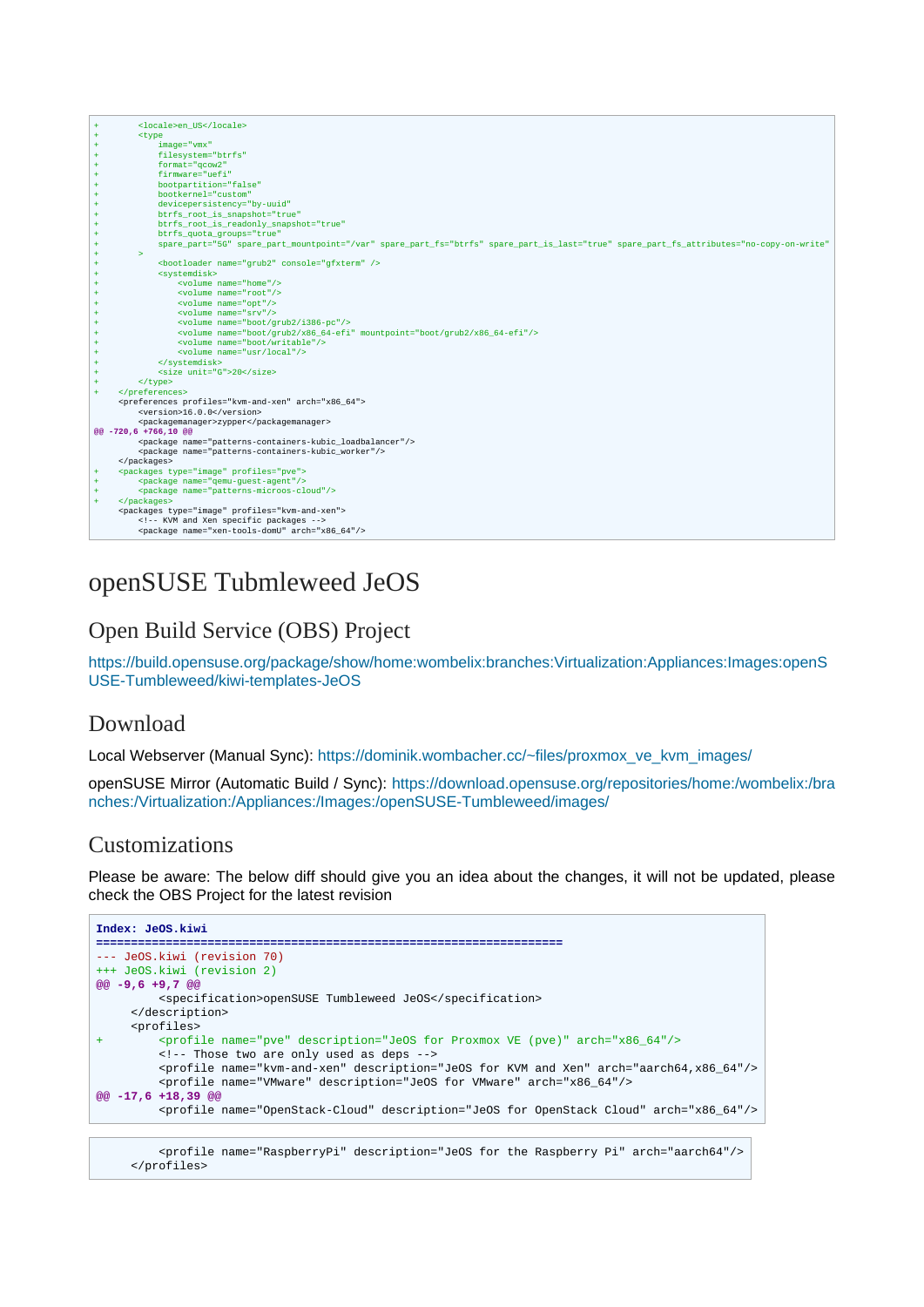```
+ <preferences profiles="pve" arch="x86_64">
+ <version>15.1.0</version>
+ <packagemanager>zypper</packagemanager>
+ <bootloader-theme>openSUSE</bootloader-theme>
+ <rpm-excludedocs>true</rpm-excludedocs>
+ <type
+ image="vmx"
+ filesystem="btrfs"<br>+ format="gcow2"
           + format="qcow2"
+ bootloader="grub2"
+ firmware="uefi"
+ efipartsize="33"
+ kernelcmdline="rw quiet systemd.show_status=1 console=ttyS0,115200 console=tty0"
           + bootpartition="false"
+ bootkernel="custom"
+ devicepersistency="by-uuid"
+ btrfs_quota_groups="true"
+ btrfs_root_is_snapshot="true"
+ - - >+ <systemdisk>
+ <volume name="home"/>
+ <volume name="root"/>
+ <volume name="opt"/>
+ <volume name="srv"/>
+ <volume name="boot/grub2/i386-pc"/>
+ <volume name="boot/grub2/x86_64-efi" mountpoint="boot/grub2/x86_64-efi"/>
+ <volume name="usr/local"/>
+ <volume name="var" copy_on_write="false"/>
+ </systemdisk>
+ <size unit="G">24</size>
+ </type>
+ </preferences>
+
     <preferences profiles="kvm-and-xen" arch="x86_64">
        <version>15.1.0</version>
        <packagemanager>zypper</packagemanager>
@@ -284,6 +318,15 @@
        <package name="zypper-needs-restarting"/> <!-- Some deployment script use this (bsc#1173548) -->
     </packages>
+ <packages type="image" profiles="pve">
+ <package name="btrfsprogs"/>
+ <package name="btrfsmaintenance"/>
+ <package name="grub2-snapper-plugin"/>
+ <package name="snapper-zypp-plugin"/>
+ <package name="snapper"/>
+ <package name="firewalld"/>
+ </packages>
+
     <!-- Not needed in OpenStack as it uses XFS and cloud-init -->
     <packages type="image" profiles="kvm-and-xen,VMware,MS-HyperV,RaspberryPi">
        <!-- Only for btrfs -->
@@ -305,7 +348,7 @@
        <package name="firewalld"/>
     </packages>
- <packages type="image" profiles="kvm-and-xen,VMware,MS-HyperV,OpenStack-Cloud">
    + <packages type="image" profiles="kvm-and-xen,VMware,MS-HyperV,OpenStack-Cloud,pve">
```

```
 <!-- Shim for secure boot everywhere except for RPi -->
          <package name="shim" arch="aarch64,x86_64"/>
     </packages>
@@ -315,14 +358,14 @@
         <package name="xen-libs"/>
          <package name="kernel-default-base"/>
     </packages>
    - <packages type="image" profiles="kvm-and-xen,OpenStack-Cloud">
+ <packages type="image" profiles="kvm-and-xen,OpenStack-Cloud,pve">
         <package name="qemu-guest-agent"/>
     </packages>
     <packages type="image" profiles="VMware">
```
 <package name="open-vm-tools" arch="x86\_64"/> <package name="kernel-default-base"/>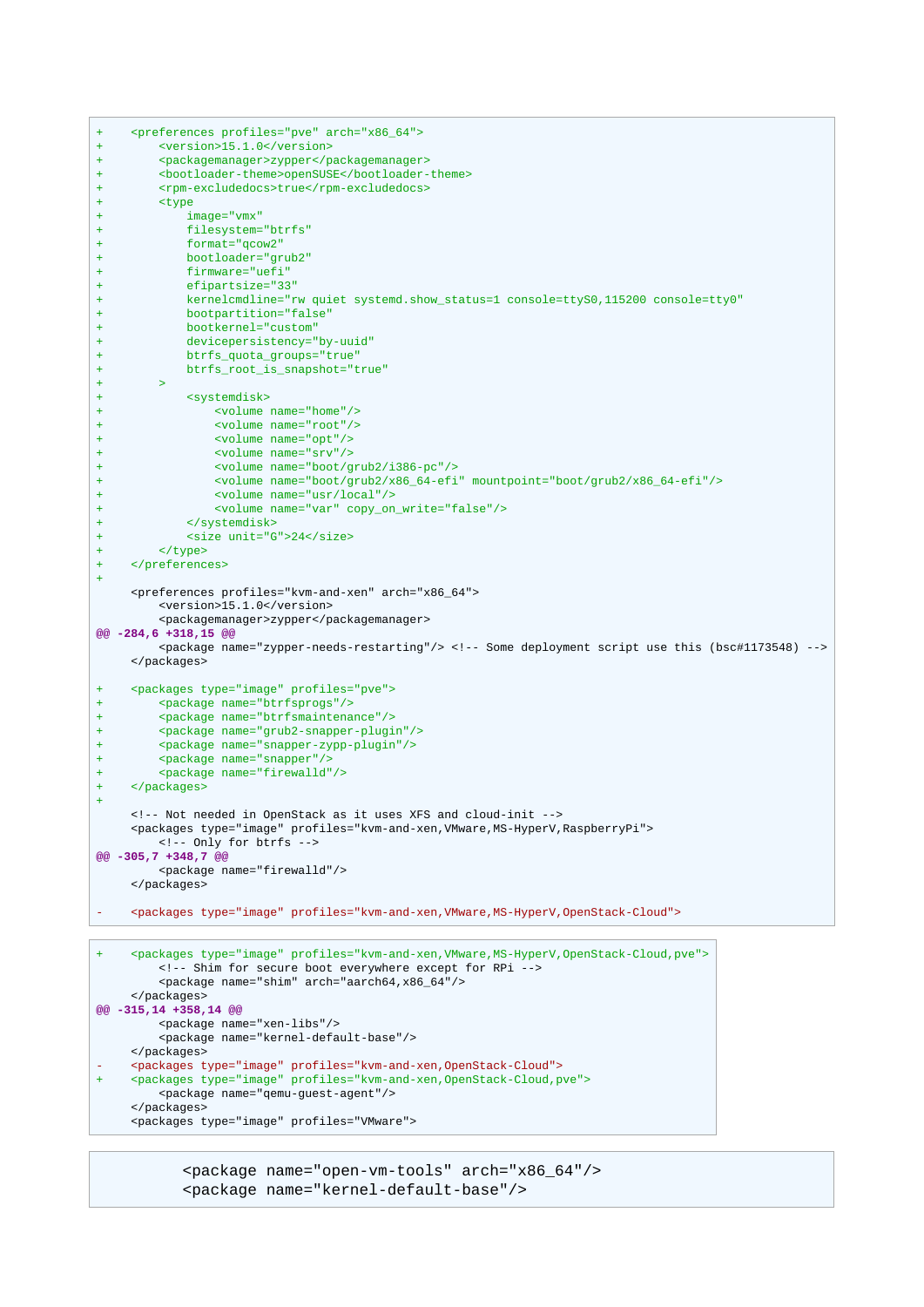```
 </packages>
- <packages type="image" profiles="OpenStack-Cloud">
+ <packages type="image" profiles="OpenStack-Cloud,pve">
          <package name="cloud-init"/>
          <package name="cloud-init-config-suse" />
          <package name="xfsprogs"/>
@@ -360,7 +403,7 @@
          <package name="gzip"/>
      </packages>
    - <packages type="bootstrap" profiles="kvm-and-xen">
+ <packages type="bootstrap" profiles="kvm-and-xen,pve">
          <package name="openSUSE-release-appliance-kvm"/>
      </packages>
      <packages type="bootstrap" profiles="OpenStack-Cloud">
Index: _multibuild
===================================================================
--- _multibuild (revision 70)
+++ _multibuild (revision 2)
@@ -1,7 +1,10 @@
<multibuild>
+ <flavor>pve</flavor>
+ <! - <flavor>kvm-and-xen</flavor>
   <flavor>VMware</flavor>
    <flavor>MS-HyperV</flavor>
   <flavor>OpenStack-Cloud</flavor>
   <flavor>RaspberryPi</flavor>
  - - ></multibuild>
```
# <span id="page-5-0"></span>openSUSE Leap 15.3 JeOS

# <span id="page-5-1"></span>Open Build Service (OBS) Project

[https://build.opensuse.org/package/show/home:wombelix:branches:Virtualization:Appliances:Images:openS](https://build.opensuse.org/package/show/home:wombelix:branches:Virtualization:Appliances:Images:openSUSE-Leap-15.3/kiwi-templates-JeOS) [USE-Leap-15.3/kiwi-templates-JeOS](https://build.opensuse.org/package/show/home:wombelix:branches:Virtualization:Appliances:Images:openSUSE-Leap-15.3/kiwi-templates-JeOS)

# <span id="page-5-2"></span>Download

Local Webserver (Manual Sync): [https://dominik.wombacher.cc/~files/proxmox\\_ve\\_kvm\\_images/](https://dominik.wombacher.cc/~files/proxmox_ve_kvm_images/)

openSUSE Mirror (Automatic Build / Sync): [https://download.opensuse.org/repositories/home:/wombelix:/bra](https://download.opensuse.org/repositories/home:/wombelix:/branches:/Virtualization:/Appliances:/Images:/openSUSE-Leap-15.3/images/) [nches:/Virtualization:/Appliances:/Images:/openSUSE-Leap-15.3/images/](https://download.opensuse.org/repositories/home:/wombelix:/branches:/Virtualization:/Appliances:/Images:/openSUSE-Leap-15.3/images/)

# <span id="page-5-3"></span>Customizations

```
Index: JeOS.kiwi
===================================================================
--- JeOS.kiwi (revision 13)
+++ JeOS.kiwi (revision 3)
```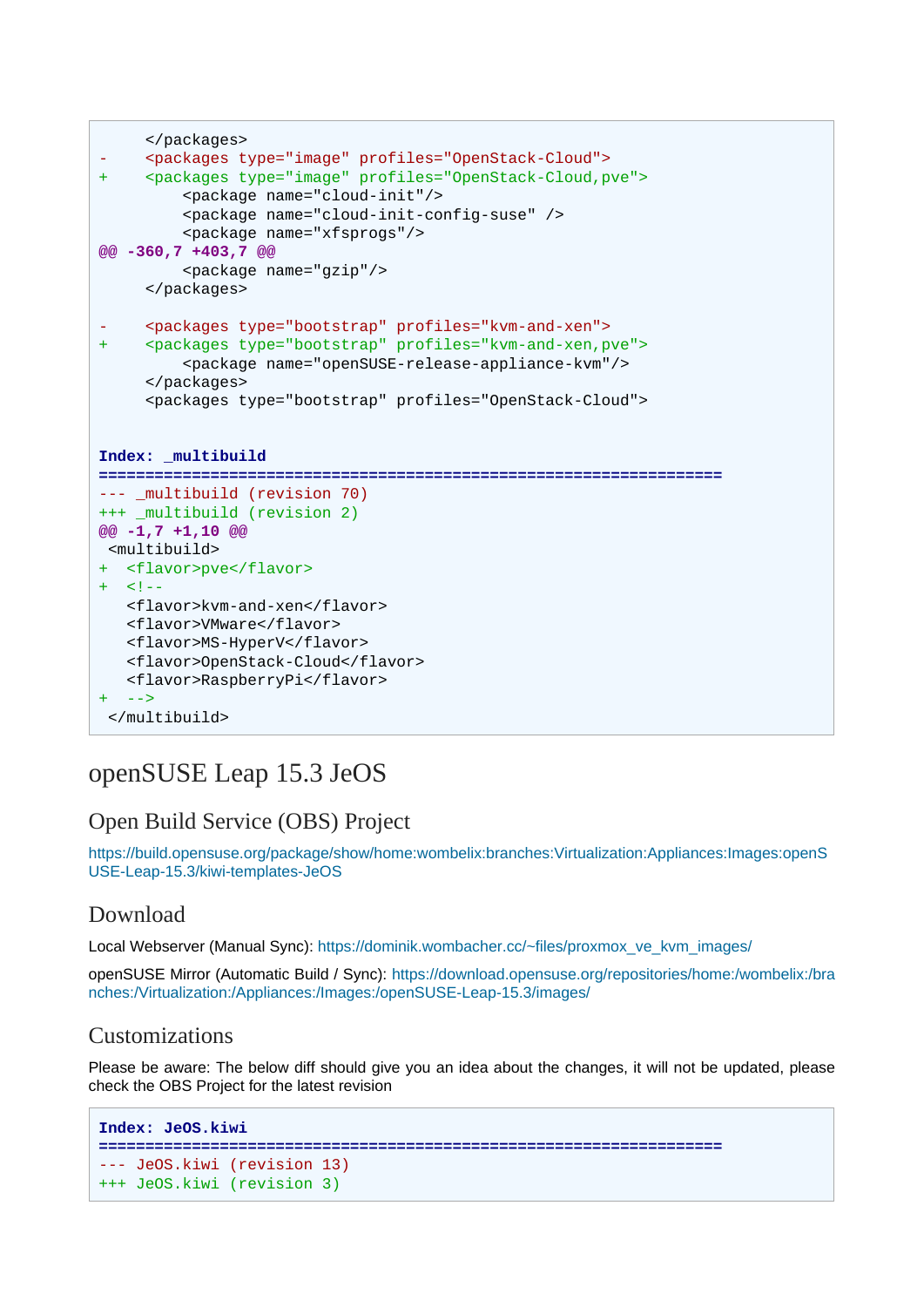|                | $@@-9,6+9,7@@$                                                                                  |
|----------------|-------------------------------------------------------------------------------------------------|
|                | <specification>openSUSE Leap 15.3 JeOS</specification>                                          |
|                |                                                                                                 |
|                | <profiles></profiles>                                                                           |
| $\ddot{}$      | <profile arch="x86_64" description="JeOS for Proxmox VE (pve)" name="pve"></profile>            |
|                | <profile arch="x86_64" description="JeOS for KVM and Xen" name="kvm-and-xen"></profile>         |
|                | <profile arch="aarch64" description="JeOS for KVM" name="kvm"></profile>                        |
|                | <profile arch="x86_64" description="JeOS for VMware" name="VMware"></profile>                   |
|                | @@ -16,6 +17,47 @@                                                                              |
|                | <profile arch="x86_64" description="JeOS for OpenStack Cloud" name="OpenStack-Cloud"></profile> |
|                | <profile arch="aarch64" description="JeOS for the Raspberry Pi" name="RaspberryPi"></profile>   |
|                |                                                                                                 |
| $\ddot{}$      | <preferences profiles="pve"></preferences>                                                      |
| $\ddot{}$      | <version>15.3</version>                                                                         |
| $\ddot{}$      | <packagemanager>zypper</packagemanager>                                                         |
| $\ddot{}$      | <bootsplash-theme>openSUSE</bootsplash-theme>                                                   |
| +              | <bootloader-theme>openSUSE</bootloader-theme>                                                   |
| $\ddot{}$      | <!-- those settings are applied by suseConfig in config.sh</th>                                 |
| ÷<br>$\ddot{}$ | <locale>en_US</locale><br><keytable>us.map.gz</keytable>                                        |
| $\pm$          | <timezone>Europe/Berlin</timezone>                                                              |
| +              | <hwclock>utc</hwclock>                                                                          |
| $\ddot{}$      | $--&>$                                                                                          |
| $\pm$          | <rpm-excludedocs>true</rpm-excludedocs>                                                         |
| +              | <type< th=""></type<>                                                                           |
| $\ddot{}$      | $image="rm xx"$                                                                                 |
| +              | filesystem="btrfs"                                                                              |
| $\ddot{}$      | $format="qcow2"$                                                                                |
| $\pm$          | bootloader="grub2"                                                                              |
| +              | firmware="uefi"                                                                                 |
| $\ddot{}$      | $efipartsize="33"$                                                                              |
| ÷              | kernelcmdline="systemd.show_status=1 console=ttyS0,115200 console=tty0 quiet"                   |
| $\ddot{}$      | bootpartition="false"                                                                           |
| $\pm$          | bootkernel="custom"                                                                             |
| $\pm$          | devicepersistency="by-uuid"                                                                     |
| $\ddot{}$      | btrfs_quota_groups="true"                                                                       |
| ÷              | btrfs_root_is_snapshot="true"                                                                   |
| $\ddot{}$      | $\geq$                                                                                          |
| ÷              | <systemdisk></systemdisk>                                                                       |
| $\ddot{}$      | $\text{evolume}$ name="home"/><br><volume name="root"></volume>                                 |
| $\pm$          | <volume name="tmp"></volume>                                                                    |
| ÷<br>$\ddot{}$ | <volume name="opt"></volume>                                                                    |
| $\pm$          | <volume name="srv"></volume>                                                                    |
| $\ddot{}$      | <volume name="boot/grub2/i386-pc"></volume>                                                     |
| $\ddot{}$      | <volume mountpoint="boot/grub2/x86_64-efi" name="boot/grub2/x86_64-efi"></volume>               |
|                | <volume name="usr/local"></volume>                                                              |
| +              | <volume copy_on_write="false" name="var"></volume>                                              |
| +              |                                                                                                 |
| +              | <size unit="G">24</size>                                                                        |
| $\ddot{}$      |                                                                                                 |
| $\pm$          |                                                                                                 |
| $\ddot{}$      |                                                                                                 |
|                | <preferences profiles="kvm-and-xen"></preferences>                                              |
|                | <version>15.3</version>                                                                         |
|                | <packagemanager>zypper</packagemanager>                                                         |
|                | @@ -296,10 +338,19 @@                                                                           |

#### </packages> <!-- Shim for secure boot everywhere except for RPi --> - <packages type="image" profiles="kvm-and-xen,kvm,VMware,MS-HyperV,OpenStack-Cloud"> + <packages type="image" profiles="kvm-and-xen,kvm,VMware,MS-HyperV,OpenStack-Cloud,pve"> <package name="shim" arch="aarch64,x86\_64"/> </packages>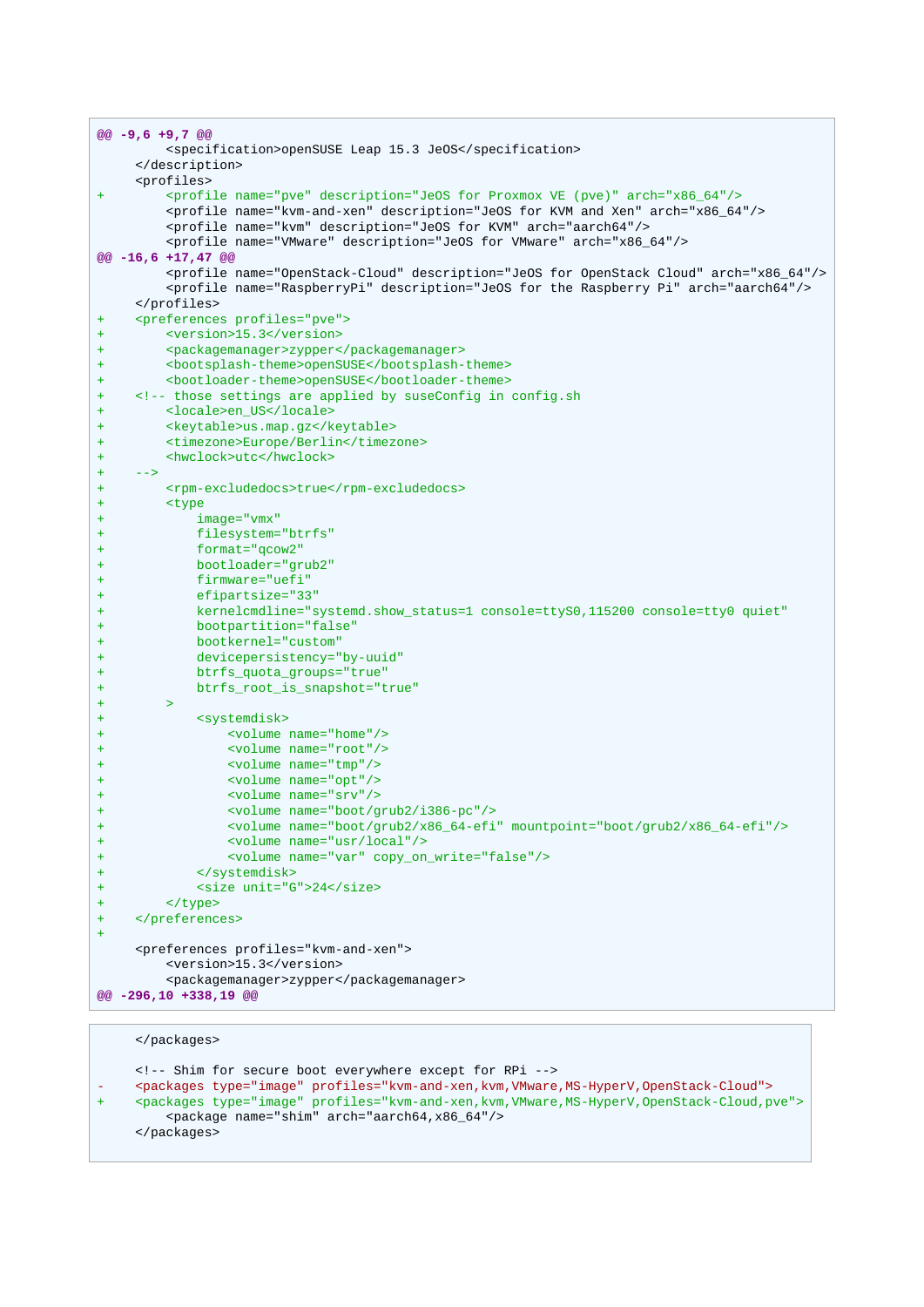```
+ <packages type="image" profiles="pve">
+ <package name="btrfsprogs"/>
+ <package name="btrfsmaintenance"/>
+ <package name="grub2-snapper-plugin"/>
+ <package name="snapper-zypp-plugin"/>
+ <package name="snapper"/>
+ <package name="firewalld"/>
+ </packages>
+
      <!-- Not needed in OpenStack as it uses XFS and cloud-init -->
      <packages type="image" profiles="kvm-and-xen,kvm,VMware,MS-HyperV,RaspberryPi">
          <!-- Only for btrfs -->
@@ -322,17 +373,17 @@
          <package name="xen-tools-domU" arch="x86_64"/>
          <package name="xen-libs" arch="x86_64"/>
     </packages>
- <packages type="image" profiles="kvm-and-xen,kvm">
+ <packages type="image" profiles="kvm-and-xen,kvm,pve">
          <package name="kernel-default-base"/>
     </packages>
- <packages type="image" profiles="kvm-and-xen,kvm,OpenStack-Cloud">
    + <packages type="image" profiles="kvm-and-xen,kvm,OpenStack-Cloud,pve">
          <package name="qemu-guest-agent"/>
     </packages>
      <packages type="image" profiles="VMware">
          <package name="open-vm-tools" arch="x86_64"/>
          <package name="kernel-default-base"/>
     </packages>
    - <packages type="image" profiles="OpenStack-Cloud">
     + <packages type="image" profiles="OpenStack-Cloud,pve">
          <package name="cloud-init" />
          <package name="cloud-init-config-suse" />
          <package name="xfsprogs" />
@@ -363,7 +414,7 @@
          <package name="openSUSE-release"/>
      </packages>
    - <packages type="bootstrap" profiles="kvm,kvm-and-xen">
     + <packages type="bootstrap" profiles="kvm,kvm-and-xen,pve">
         <package name="openSUSE-release-appliance-kvm"/>
      </packages>
      <packages type="bootstrap" profiles="OpenStack-Cloud">
Index: _multibuild
===================================================================
--- _multibuild (revision 13)
+++ _multibuild (revision 3)
@@ -1,8 +1,11 @@
 <multibuild>
+ <flavor>pve</flavor>
  - 1 - <flavor>kvm-and-xen</flavor>
    <flavor>kvm</flavor>
   <flavor>VMware</flavor>
    <flavor>MS-HyperV</flavor>
    <flavor>OpenStack-Cloud</flavor>
    <flavor>RaspberryPi</flavor>
+ - -</multibuild>
```
# <span id="page-7-0"></span>openSUSE Leap 15.4 JeOS

<span id="page-7-1"></span>Open Build Service (OBS) Project

[https://build.opensuse.org/package/show/home:wombelix:branches:Virtualization:Appliances:Images:openS](https://build.opensuse.org/package/show/home:wombelix:branches:Virtualization:Appliances:Images:openSUSE-Leap-15.4/kiwi-templates-JeOS) [USE-Leap-15.4/kiwi-templates-JeOS](https://build.opensuse.org/package/show/home:wombelix:branches:Virtualization:Appliances:Images:openSUSE-Leap-15.4/kiwi-templates-JeOS)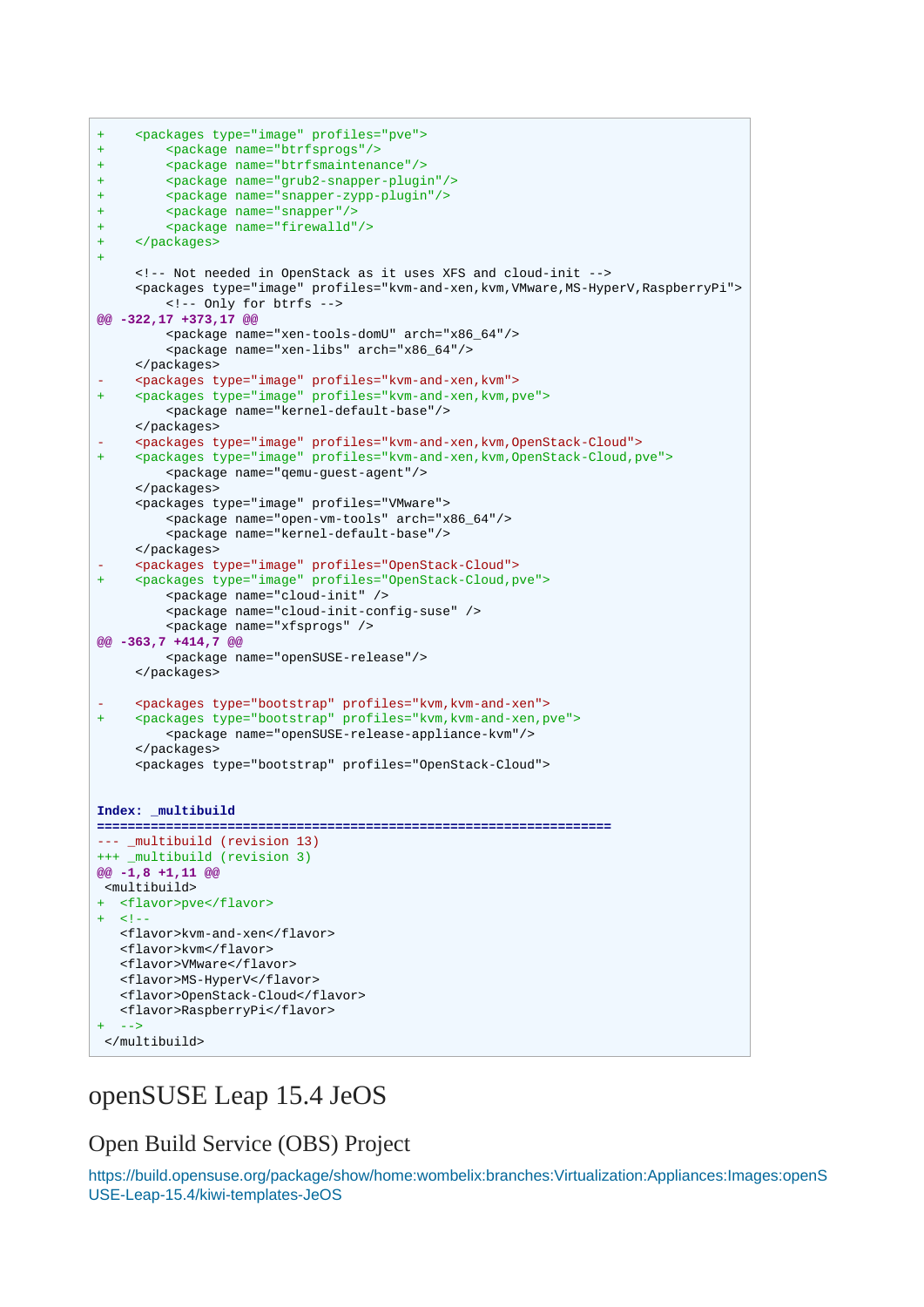#### <span id="page-8-0"></span>Download

Local Webserver (Manual Sync): [https://dominik.wombacher.cc/~files/proxmox\\_ve\\_kvm\\_images/](https://dominik.wombacher.cc/~files/proxmox_ve_kvm_images/)

openSUSE Mirror (Automatic Build / Sync): [https://download.opensuse.org/repositories/home:/wombelix:/bra](https://download.opensuse.org/repositories/home:/wombelix:/branches:/Virtualization:/Appliances:/Images:/openSUSE-Leap-15.4/images/) [nches:/Virtualization:/Appliances:/Images:/openSUSE-Leap-15.4/images/](https://download.opensuse.org/repositories/home:/wombelix:/branches:/Virtualization:/Appliances:/Images:/openSUSE-Leap-15.4/images/)

## <span id="page-8-1"></span>Customizations

```
Index: JeOS.kiwi
===================================================================
--- JeOS.kiwi (revision 2)
+++ JeOS.kiwi (revision 3)
@@ -9,6 +9,7 @@
        <specification>openSUSE Leap 15.4 JeOS</specification>
     </description>
     <profiles>
       + <profile name="pve" description="JeOS for Proxmox VE (pve)" arch="x86_64"/>
        <profile name="kvm-and-xen" description="JeOS for KVM and Xen" arch="x86_64"/>
        <profile name="kvm" description="JeOS for KVM" arch="aarch64"/>
        <profile name="VMware" description="JeOS for VMware" arch="x86_64"/>
@@ -16,6 +17,47 @@
        <profile name="OpenStack-Cloud" description="JeOS for OpenStack Cloud" arch="x86_64"/>
        <profile name="RaspberryPi" description="JeOS for the Raspberry Pi" arch="aarch64"/>
     </profiles>
+ <preferences profiles="pve">
       + <version>15.4</version>
+ <packagemanager>zypper</packagemanager>
+ <bootsplash-theme>openSUSE</bootsplash-theme>
+ <bootloader-theme>openSUSE</bootloader-theme>
+ <!-- those settings are applied by suseConfig in config.sh
+ <locale>en_US</locale>
+ <keytable>us.map.gz</keytable>
+ <timezone>Europe/Berlin</timezone>
+ <hwclock>utc</hwclock>
+ -->
+ <rpm-excludedocs>true</rpm-excludedocs>
+ <type
+ image="vmx"
+ filesystem="btrfs"
+ format="qcow2"
+ bootloader="grub2"
+ firmware="uefi"
+ efipartsize="33"
+ kernelcmdline="rw systemd.show_status=1 console=ttyS0,115200 console=tty0 quiet"
+ bootpartition="false"
+ bootkernel="custom"
+ devicepersistency="by-uuid"
+ btrfs_quota_groups="true"
+ btrfs_root_is_snapshot="true"
+ + + ++ <systemdisk>
+ <volume name="home"/>
+ <volume name="root"/>
+ <volume name="tmp"/>
+ <volume name="opt"/>
+ <volume name="srv"/>
+ <volume name="boot/grub2/i386-pc"/>
```

```
+ <volume name="boot/grub2/x86_64-efi" mountpoint="boot/grub2/x86_64-efi"/>
+ <volume name="usr/local"/>
```

```
+ <volume name="var" copy_on_write="false"/>
```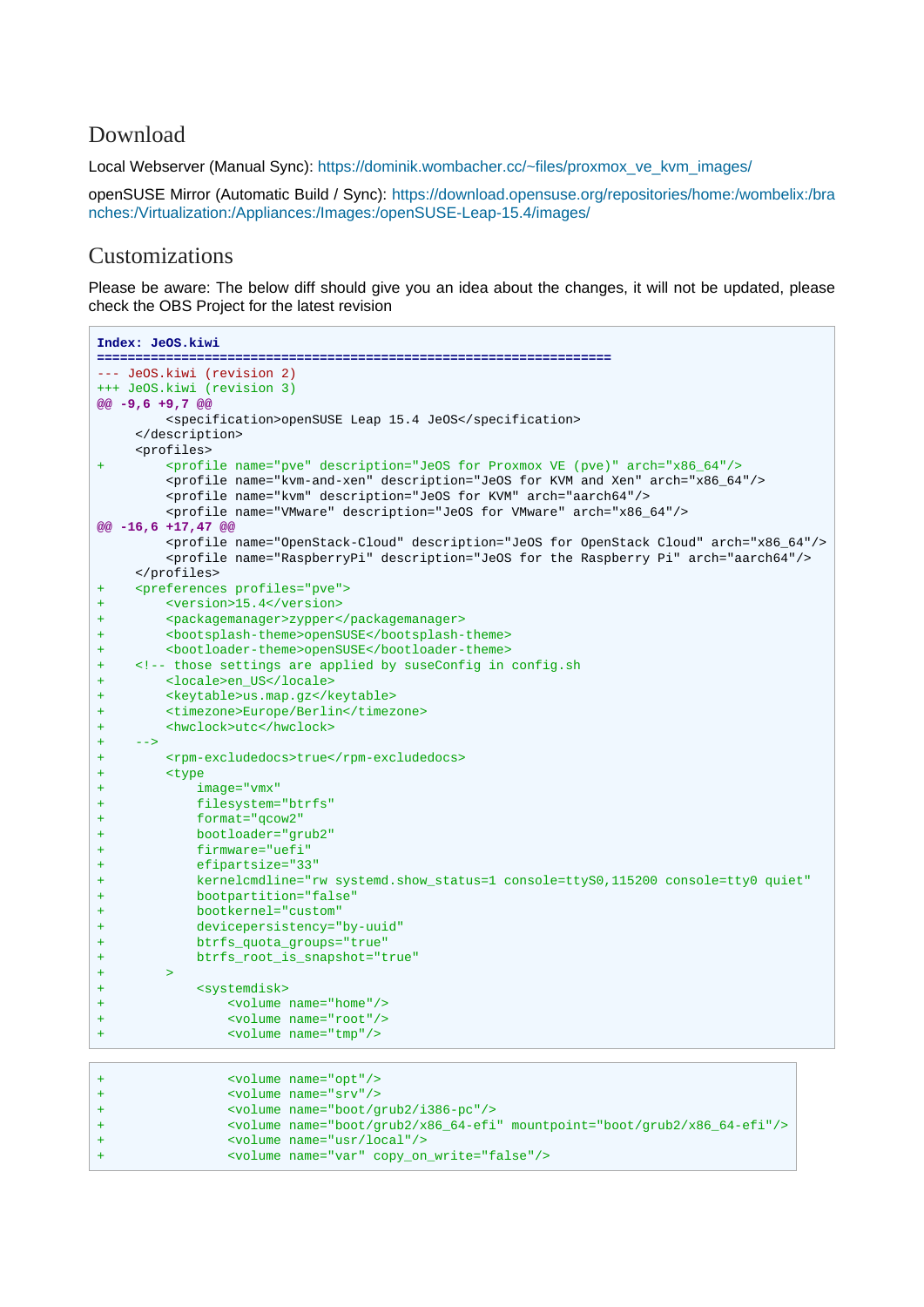```
+ </systemdisk>
+ \langle \text{size min} | \text{time max} \rangle+ </type>
+ </preferences>
+
      <preferences profiles="kvm-and-xen">
          <version>15.4</version>
          <packagemanager>zypper</packagemanager>
@@ -298,10 +340,19 @@
      </packages>
      <!-- Shim for secure boot everywhere except for RPi -->
    - <packages type="image" profiles="kvm-and-xen,kvm,VMware,MS-HyperV,OpenStack-Cloud">
     + <packages type="image" profiles="kvm-and-xen,kvm,VMware,MS-HyperV,OpenStack-Cloud,pve">
          <package name="shim" arch="aarch64,x86_64"/>
      </packages>
+ <packages type="image" profiles="pve">
+ <package name="btrfsprogs"/>
+ <package name="btrfsmaintenance"/>
+ <package name="grub2-snapper-plugin"/>
+ <package name="snapper-zypp-plugin"/>
+ <package name="snapper"/>
+ <package name="firewalld"/>
+ </packages>
+
      <!-- Not needed in OpenStack as it uses XFS and cloud-init -->
      <packages type="image" profiles="kvm-and-xen,kvm,VMware,MS-HyperV,RaspberryPi">
         <!-- Only for btrfs -->
@@ -324,17 +375,17 @@
          <package name="xen-tools-domU" arch="x86_64"/>
          <package name="xen-libs" arch="x86_64"/>
      </packages>
     - <packages type="image" profiles="kvm-and-xen,kvm">
+ <packages type="image" profiles="kvm-and-xen,kvm,pve">
          <package name="kernel-default-base"/>
     </packages>
     - <packages type="image" profiles="kvm-and-xen,kvm,OpenStack-Cloud">
     + <packages type="image" profiles="kvm-and-xen,kvm,OpenStack-Cloud,pve">
         <package name="qemu-guest-agent"/>
      </packages>
      <packages type="image" profiles="VMware">
          <package name="open-vm-tools" arch="x86_64"/>
          <package name="kernel-default-base"/>
     </packages>
     - <packages type="image" profiles="OpenStack-Cloud">
     + <packages type="image" profiles="OpenStack-Cloud,pve">
          <package name="cloud-init" />
          <package name="cloud-init-config-suse" />
          <package name="xfsprogs" />
@@ -365,7 +416,7 @@
          <package name="openSUSE-release"/>
     </packages>
     - <packages type="bootstrap" profiles="kvm,kvm-and-xen">
     + <packages type="bootstrap" profiles="kvm,kvm-and-xen,pve">
          <package name="openSUSE-release-appliance-kvm"/>
```

```
 </packages>
      <packages type="bootstrap" profiles="OpenStack-Cloud">
Index: _multibuild
===================================================================
--- _multibuild (revision 2)
+++ _multibuild (revision 3)
```